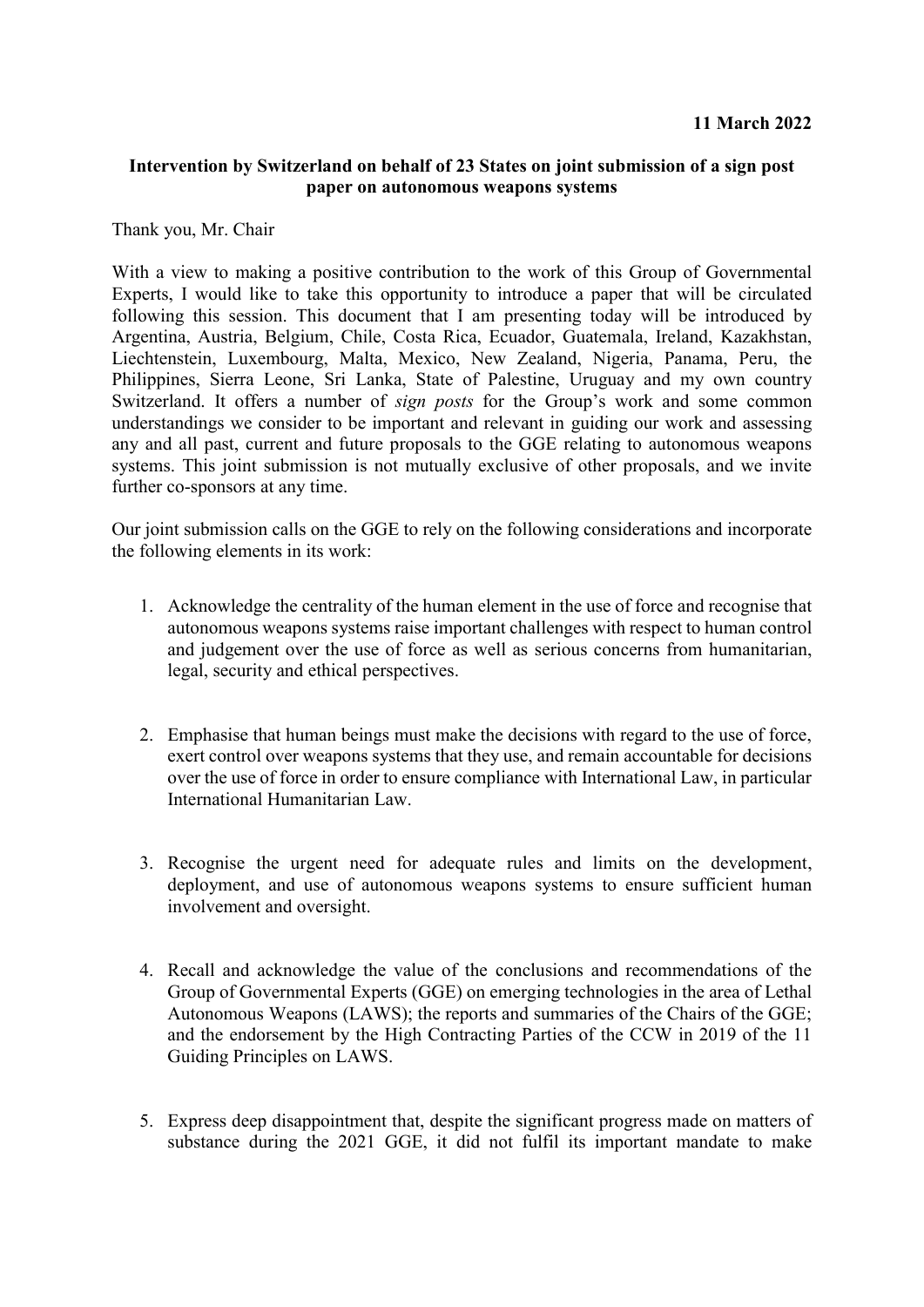consensus recommendations on the normative and operational framework with respect to LAWS.

- 6. Recall the renewed determination, as expressed in the Final Declaration of the  $6<sup>th</sup>CCW$ Review Conference, to intensify multilateral efforts to address the risks of emerging technologies in the area of autonomous weapons systems, taking into consideration, inter alia, the legal, military and technological aspects bearing in mind ethical perspectives.
- 7. Emphasise that this determination is based on the shared view that there is an urgent requirement for the international community to address the particular risks and challenges posed by the integration of autonomy in weapons systems through the development of effective and multilaterally agreed rules, limits and other measures for such systems.
- 8. Note that, in order for the CCW to remain a viable forum to address the challenges posed by LAWS its deliberations must result in a substantive outcome commensurate with the urgency of the issue, and contribute meaningfully to the normative and operational framework governing autonomous weapons systems through their entire lifecycle.
- 9. Recognise as a fundamental starting point that autonomous weapon systems that cannot be used in accordance with international humanitarian law, must not be developed, deployed or used and are *de facto* already prohibited. Also recognise that autonomous weapons systems that would select and engage targets without any human control, would not only be unlawful; they would also be questionable from an ethical point of view, particularly with regard to human dignity.
- 10. Commit to work collaboratively to prohibit autonomous weapons systems that are not sufficiently predictable or controllable to meet legal requirements, and in a manner that addresses ethical imperatives.
- 11. Commit to work collaboratively to identify and agree on limits and other regulations to uphold the rules of international humanitarian law for other types of autonomous weapons systems, including through, for example::
	- o Limits on the type of target;
	- o Limits on the duration, geographical scope and scale of use;
	- o Requirements for human-machine interaction/human control to ensure effective oversight of a weapon system and allow for timely intervention and deactivation;
	- o Clear procedures to ensure that human operators are informed and empowered to effect or control autonomous weapon systems.